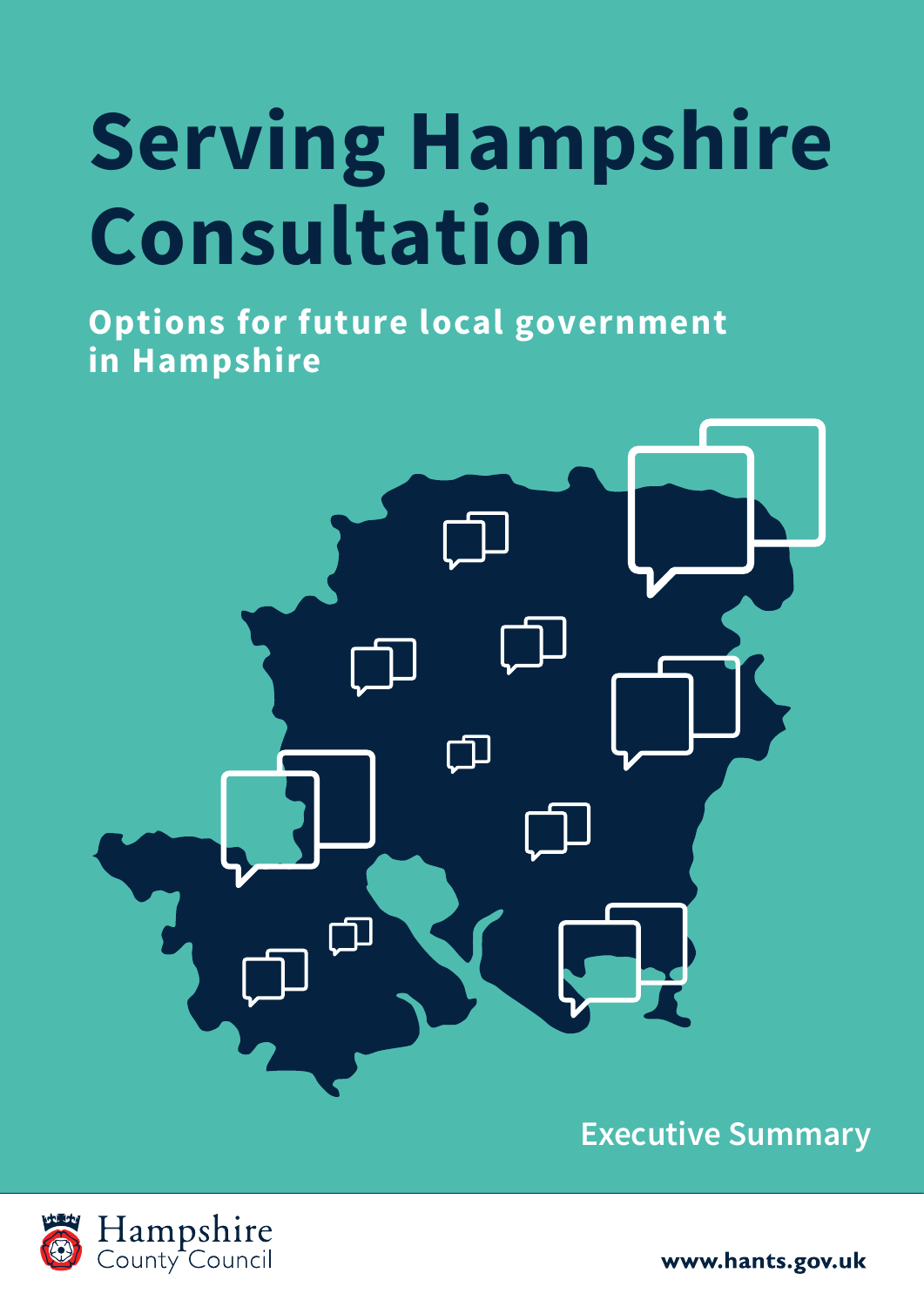## **About this consultation**

Hampshire County Council is asking for your views on different ways that councils in Hampshire could change or be reorganised to help sustain the delivery of core council services in the future. This includes how councils in Hampshire could receive more devolved powers and funding from central Government.

Similar to most other areas, the amount of money that councils in Hampshire receive from central Government is reducing. At the same time Hampshire's population is growing, which is placing more demand on council services. These changes mean that it could become more difficult to sustain core council services without making any change or reorganising.

Hampshire County Council does not have to recommend any changes or reorganisation to central Government. Instead, it could choose to propose to keep the status-quo. However, this could make it more difficult to continue to deliver services at current levels.

Any changes could affect you – for example, in terms of how much council tax you pay, the influence you have over how public money is spent, what council services you receive in the future, and the way services are delivered. Hampshire County Council would like to listen to your views first, before considering what recommendations to make to central Government about any change or reorganising.

This consultation concerns the county of Hampshire - the area covered by Hampshire County Council and the 11 district councils in Hampshire – not the cities of Portsmouth and Southampton or the Isle of Wight. However, some of the options for change in Hampshire do refer to the two cities and the Island.

Hampshire County Council has appointed independent researchers, Ipsos MORI, to process and analyse responses to this consultation.

#### **Summary of consultation options**

We recommend you read carefully the accompanying *Serving Hampshire Consultation* Information Pack. This contains detailed information on the options summarised below, including background information on the reasons for this consultation and the case for and against the options for how Hampshire councils could be changed or reorganised.

Hampshire County Council is asking for your views on the following options:

#### **Option one – create one, or possibly two, c***ombined authorities*

Hampshire County Council and the 11 district councils could legally join together, with or without Portsmouth, Southampton or Isle of Wight councils. One, or possibly two, Combined Authority arrangements could allow some services to be run jointly such as those related to transport, and for more powers and funding to be gained from central Government.

Any Combined Authority or authorities would create an additional layer of government alongside existing councils, which would continue to provide services outside of those provided by the Combined Authority or authorities.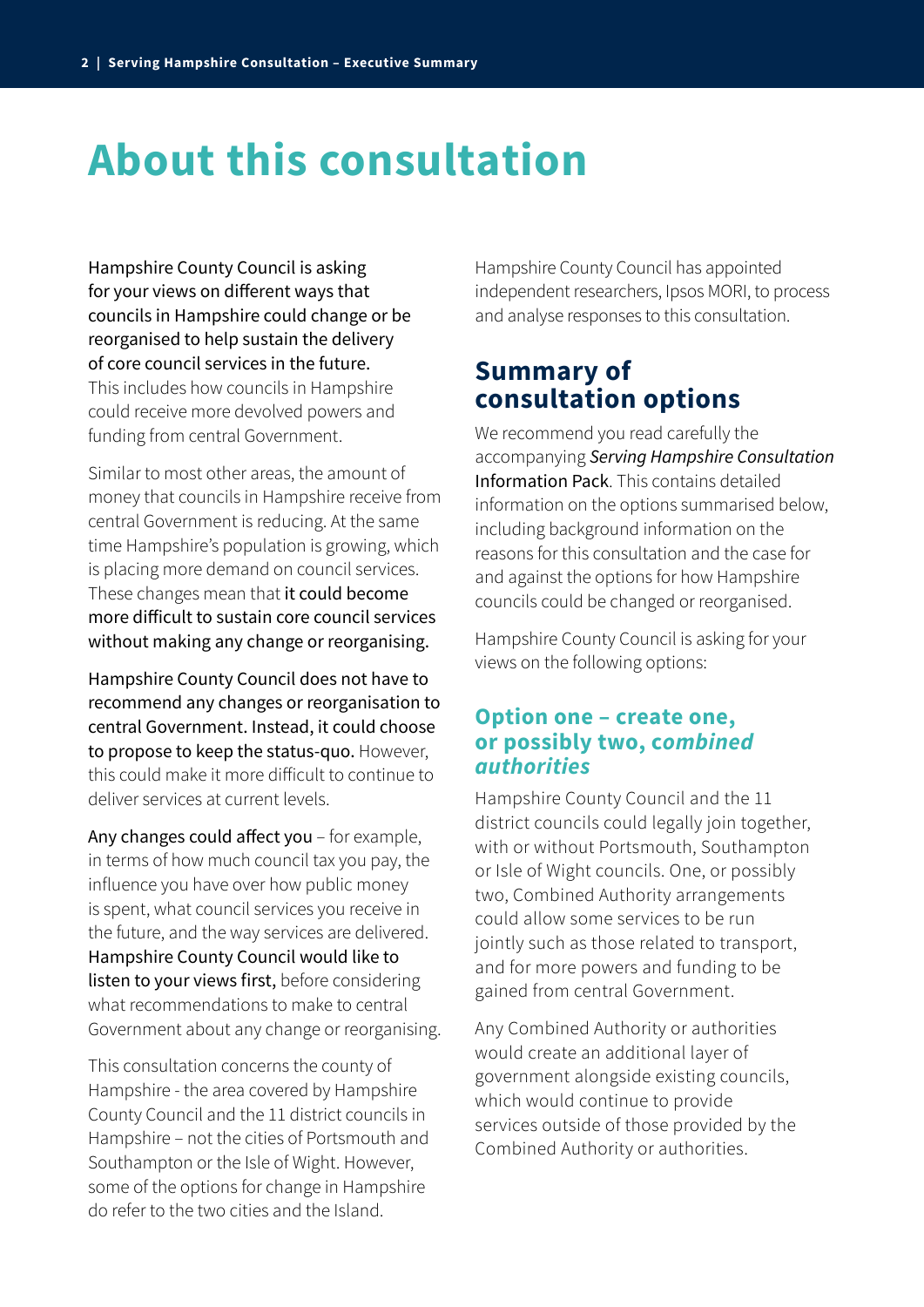If residents favoured a Combined Authority model, options could include:

Option 1a: create a single Combined Authority called the *Hampshire and Isle of Wight* Combined Authority made up of Hampshire County Council, the 11 district councils in Hampshire plus Portsmouth City Council, Southampton City Council and Isle of Wight Council.

#### Option 1b: create two separate combined authorities:

- *Heart of Hampshire* Combined Authority covering part of Hampshire and made up of Basingstoke and Deane, Hart, New Forest, Rushmoor, Test Valley and Winchester district councils and Hampshire County Council.
- *Solent* Combined Authority covering part of Hampshire and made up of Eastleigh, East Hampshire, Fareham, Gosport and Havant district councils, Hampshire County Council and the councils of Portsmouth, Southampton and the Isle of Wight.

Central Government's preference is for a Combined Authority to be *led by a directly elected mayor*, who would have decisionmaking powers. A Combined Authority approach could mean directly electing one, or possibly two, mayors in Hampshire. Combined authorities and directly elected mayors would operate in addition to the existing local councils.

#### **Option two – Reorganise to a unitary council model**

Hampshire County Council and the 11 district councils in Hampshire could also merge to create one or more new unitary councils. This would mean that residents would receive all council services from a single council only, rather than Hampshire County Council and their district council, which would be replaced by the new unitary council or councils. A unitary model could also include some, or all, of the existing unitary councils of Southampton, Portsmouth and the Isle of Wight.

If residents favoured a unitary model, there are different ways this could be achieved. To examine these, Hampshire County Council commissioned consultancy firm Deloitte to undertake independent analysis of seven different options for reorganisation.

Based on this analysis, Hampshire County Council would like your views on the following options:

- Option 2a: create a single unitary council for the existing Hampshire County Council area – Hampshire County Council and the 11 district councils could be replaced with a new single unitary council for Hampshire, responsible for all council services across the area. The existing unitary councils of Portsmouth, Southampton and the Isle of Wight would not be affected.
- Option 2b: create three new unitary councils for the existing Hampshire County Council area and neighbouring areas of Portsmouth and Southampton – Hampshire County Council and the 11